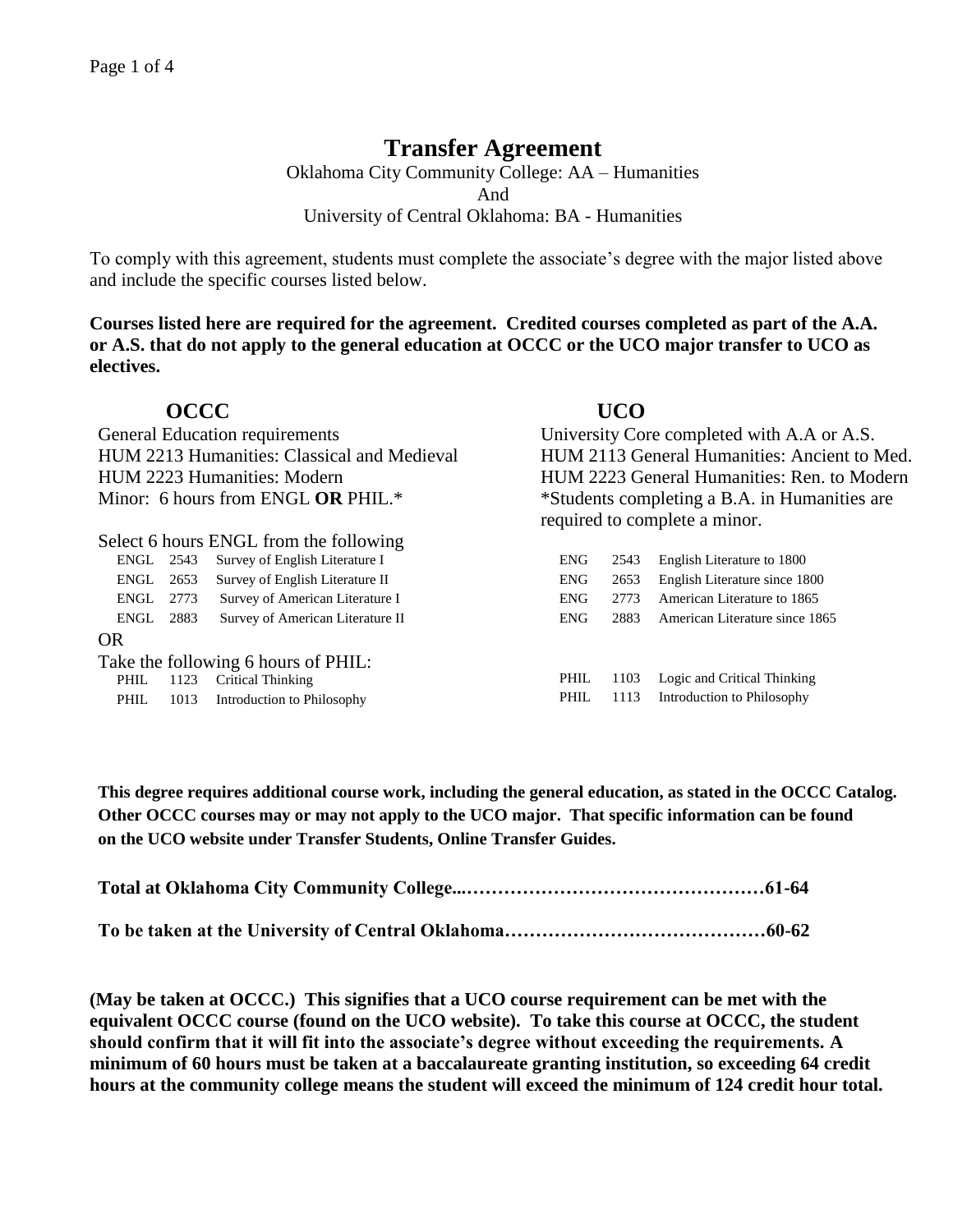## **A minimum of 40 hours of 3/4000 level courses are required for the baccalaureate. Courses from community colleges are 1/2000 level.**

|                   |      | <b>Major Requirements</b>                      |  |  |  |
|-------------------|------|------------------------------------------------|--|--|--|
|                   |      |                                                |  |  |  |
|                   |      |                                                |  |  |  |
| Required courses: |      |                                                |  |  |  |
| HUM               | 2423 | Non-Western Humanities                         |  |  |  |
|                   |      |                                                |  |  |  |
| HUM               | 4803 | Humanities Capstone                            |  |  |  |
|                   |      |                                                |  |  |  |
|                   |      | Selected from the following:                   |  |  |  |
| HUM               | 3013 | <b>Bronze Age Humanities</b>                   |  |  |  |
| <b>HUM</b>        | 3033 | <b>Medieval Humanities</b>                     |  |  |  |
| <b>HUM</b>        | 3043 | Renaissance and Baroque Humanities             |  |  |  |
| <b>HUM</b>        | 3053 | 19th & 20th Century Humanities                 |  |  |  |
| HUM               | 3133 | <b>Ancient Greek Culture</b>                   |  |  |  |
| <b>HUM</b>        | 3233 | <b>Ancient Roman Culture</b>                   |  |  |  |
| <b>HUM</b>        | 3423 | <b>Enlightenment Humanities</b>                |  |  |  |
|                   |      |                                                |  |  |  |
|                   |      | Selected from the following:                   |  |  |  |
| HUM               | 2243 | Literature and Culture OR                      |  |  |  |
| HUM               | 2273 | Art and Culture OR                             |  |  |  |
| HUM               | 2303 | Music and Culture OR (May be taken at OCCC.)   |  |  |  |
| <b>HUM</b>        | 2333 | Philosophy and Culture (May be taken at OCCC.) |  |  |  |
| <b>HUM</b>        | 3063 | <b>American Humanities</b>                     |  |  |  |
| HUM               | 3073 | Native American Humanities                     |  |  |  |
| <b>HUM</b>        | 3113 | <b>Old Testament Humanities</b>                |  |  |  |
| <b>HUM</b>        | 3123 | <b>New Testament Humanities</b>                |  |  |  |
| <b>HUM</b>        | 3303 | Early Christian Humanities                     |  |  |  |
| <b>HUM</b>        | 3903 | History of Film I                              |  |  |  |
| <b>HUM</b>        | 3913 | History of Film II                             |  |  |  |
| <b>HUM</b>        | 4083 | Film Criticism                                 |  |  |  |
| <b>HUM</b>        | 4113 | <b>World Religions</b>                         |  |  |  |
| HUM               | 4123 | Pagan Europe                                   |  |  |  |
| <b>HUM</b>        | 4133 | Women, Witches, and Religion                   |  |  |  |
| <b>HUM</b>        | 4223 | Jerusalem: One City/Three Religions            |  |  |  |
| HUM               | 4233 | Anthropology of Religion                       |  |  |  |
| <b>HUM</b>        | 4303 | <b>National Cinemas</b>                        |  |  |  |
| <b>HUM</b>        | 4513 | Dante's Inferno                                |  |  |  |
| <b>HUM</b>        | 4603 | Medieval Folklore                              |  |  |  |
| HUM               | 4970 | Study Tour in Humanities (1-6 hours)           |  |  |  |
| <b>HUM</b>        | 3990 | Advanced Topics OR                             |  |  |  |
| HUM               | 4910 | Seminar in Humanities (maximum 6 hours)        |  |  |  |

\* Up to four (4) hours of an ancient language may be substituted for one of the above courses. Eligible courses include: GRK 1113 Biblical Greek 1, LATN 1114 Elementary Latin I, SNSK 1114 Elementary Sanskrit I, or other language courses approved by the Humanities Program Director.

\*Language courses completed in fulfillment of the Other Humanities Courses area cannot be used to satisfy the Modern Language Requirement.

| Selected from the following: |                               |
|------------------------------|-------------------------------|
| PHIL.                        | 2153 Ancient Philosophy       |
| PHIL.                        | 2173 Medieval Philosophy      |
| PHIL.                        | 3133 Modern Philosophy        |
| 3153<br>PHIL                 | American Philosophic Thought  |
| PHIL.<br>3163                | Contemporary Philosophy       |
| 3173<br>PHIL.                | Nineteenth Century Philosophy |
|                              |                               |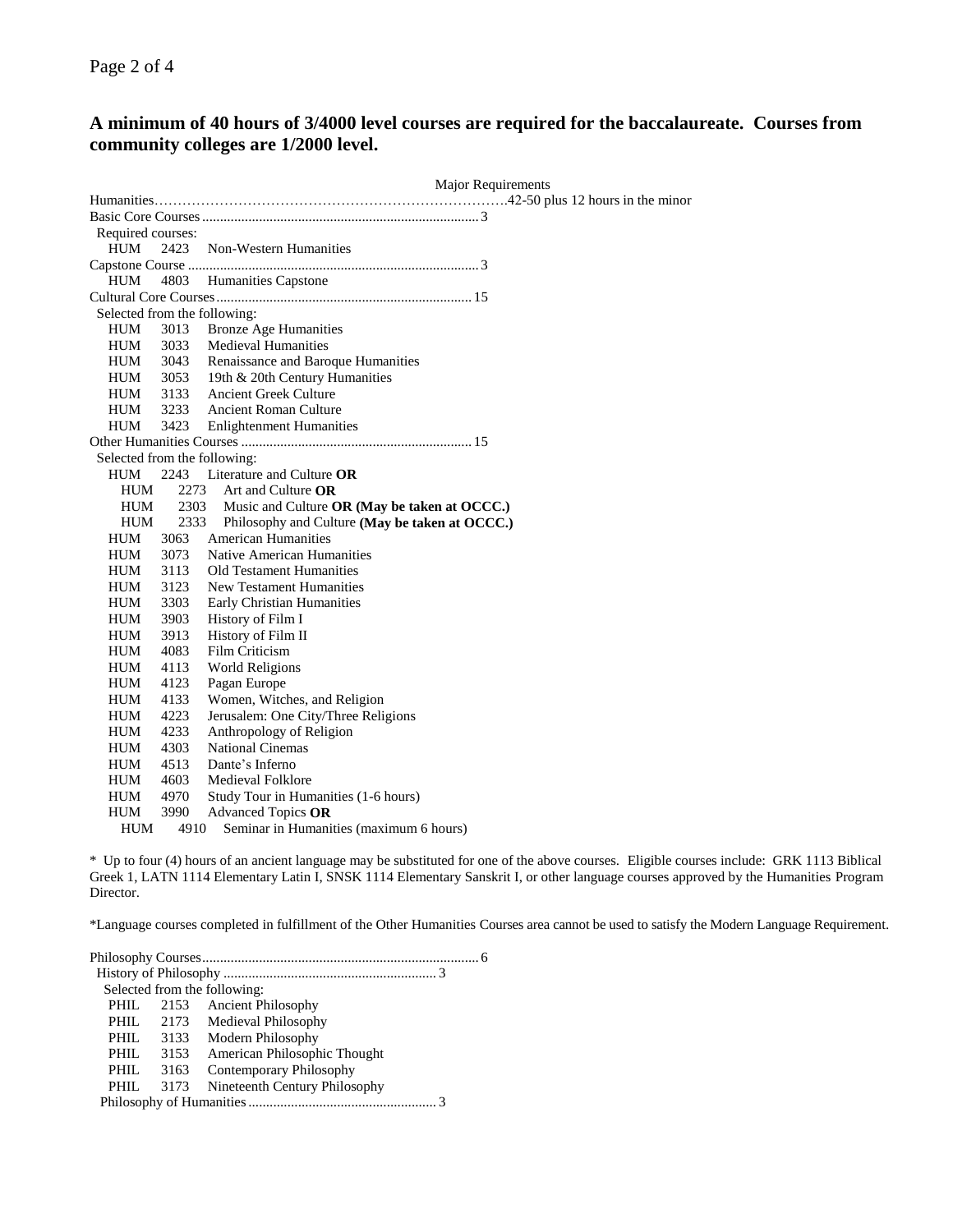### Page 3 of 4

|             |      | Selected from the following:                        |
|-------------|------|-----------------------------------------------------|
| PHIL.       |      | 3123 Aesthetics                                     |
| <b>PHIL</b> |      | 3143 Philosophy of Religion (May be taken at OCCC.) |
| PHIL        |      | 3323 Philosophy of Music                            |
| PHIL.       | 4213 | Philosophy of Fiction                               |
| PHIL.       | 4243 | Philosophy and Humanism                             |

#### Modern Languages Requirement ......... 0-8 **(May be taken at OCCC.)**

All students completing a B.A. in Humanities shall complete the first two semesters of a second language. Students may alternatively fulfill the language requirement by proof of academic work in the second language (CLEP test through LANG 1224), four years of high school language courses, or transfer work from another institution.

Minor Requirement……………………………………………………………….12-24 **(Some of the minor may be taken at OCCC.)**

### **Complete the English or Philosophy minor or one of the other minors listed below.**

| Select from the following: |      |                                      |
|----------------------------|------|--------------------------------------|
| $CSDY$ 3573                |      | Fundamentals of Creative Writing I   |
| CSDY                       | 3573 | Fundamentals of Creative Writing I   |
| <b>ENG</b>                 | 4023 | <b>Technical Writing</b>             |
| <b>ENG</b>                 | 4473 | <b>Advanced Composition</b>          |
|                            |      |                                      |
|                            |      | Select from the following:           |
| <b>ENG</b>                 | 4283 | English Grammar and Usage            |
| <b>ENG</b>                 |      | 4323 History of the English Language |
| <b>ENG</b>                 |      | 4343 Linguistics                     |
|                            |      |                                      |
|                            |      |                                      |
|                            |      |                                      |
|                            |      |                                      |
|                            |      |                                      |
|                            |      | Selected from the following:         |
| PHIL.                      | 2153 | <b>Ancient Philosophy</b>            |
| PHIL                       | 2173 | Medieval Philosophy                  |
| PHIL.                      | 3103 | <b>Ethical Theory</b>                |
| PHIL                       | 3123 | Aesthetics                           |
| PHIL                       | 3133 | Modern Philosophy                    |
| PHIL.                      | 3143 | Philosophy of Religion               |
| PHIL                       | 3153 | American Philosophic Thought         |
| PHIL                       | 3163 | <b>Contemporary Philosophy</b>       |
| PHIL                       | 3303 | Metaphysics                          |
| PHIL.                      | 4163 | Philosophy of Science                |
| PHIL.                      | 4233 | Philosophy of Language               |
|                            |      |                                      |

#### **Or one of the following minors…..12-24**

All students completing a B.A. in Humanities shall complete one of the following minors: Art History **American Indian Studies**